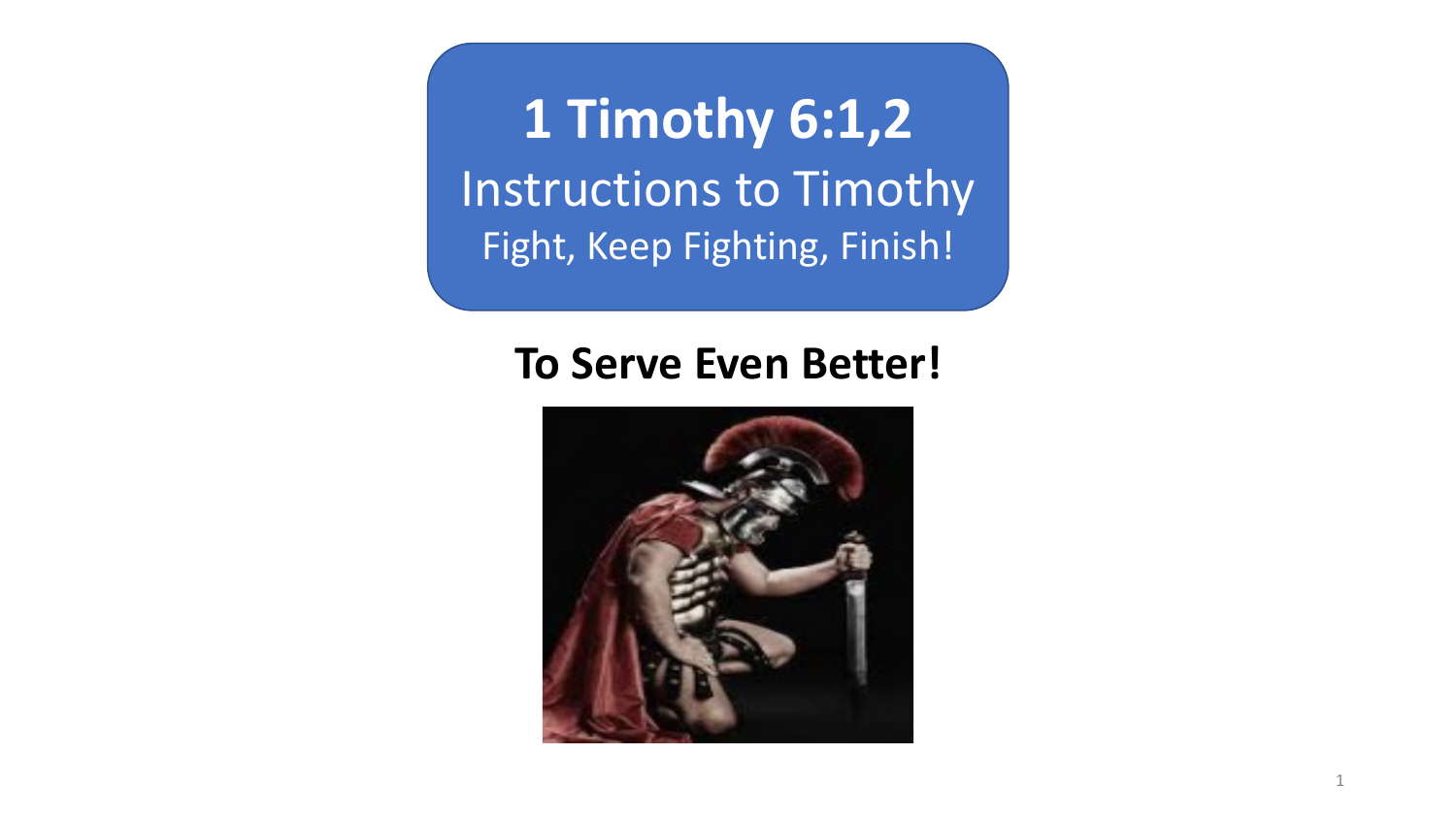So far we have seen Paul expounding, on a wide variety of important issues to his young pastor/friend, Timothy! Included are warnings against false teachers, disunity/disputes in the church, decorum for Christfollowing women, and the qualifying characteristics of those in church leadership. As well, Timothy was to be diligent in his pastoral duties, but not to the neglect of his own needs. He was to take care of the people in dire need, namely some of the widows in the church. Finally, in chapter 6 we see instructions regarding slaves! The world's economic stability depended upon slavery, which meant that slaves depended upon it also! It was an unjust, often brutal societal staple, but in the thinking of the peoples of that time, it was a natural societal condition! No one questioned it. It was just the way it was!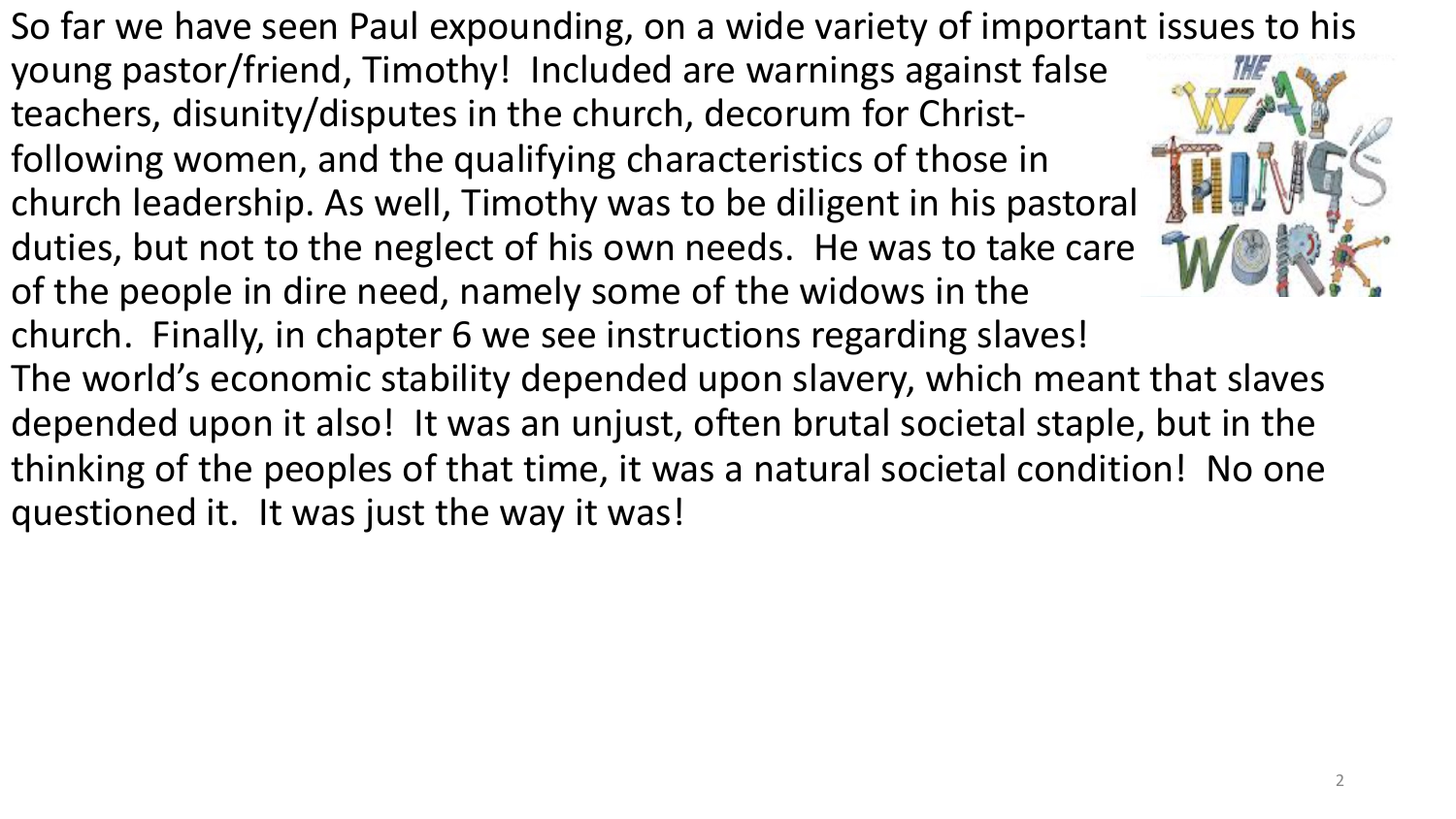Paul - Christ-followers are in the business of promoting and selling Jesus! Jesus can cure society one convert at a time! Revolt would not promote Christ! Rejected by society, Christians were not in position to make changes to it. Slaves obviously did not like being slaves, but even most slaves preferred slavery to abject hunger and homelessness. But even with decent owners, there was little hope in the life of the slave/servant! Perhaps they could work their way up to being in charge of other slaves and gaining more status, freedom, and material reward. But it was still a hopeless position to be in. Instinctively, we want to be in charge of our own lives. At it's most basic level it is just part of being an adult! It only becomes harmful and evil when we use our freedom to choose to do evil!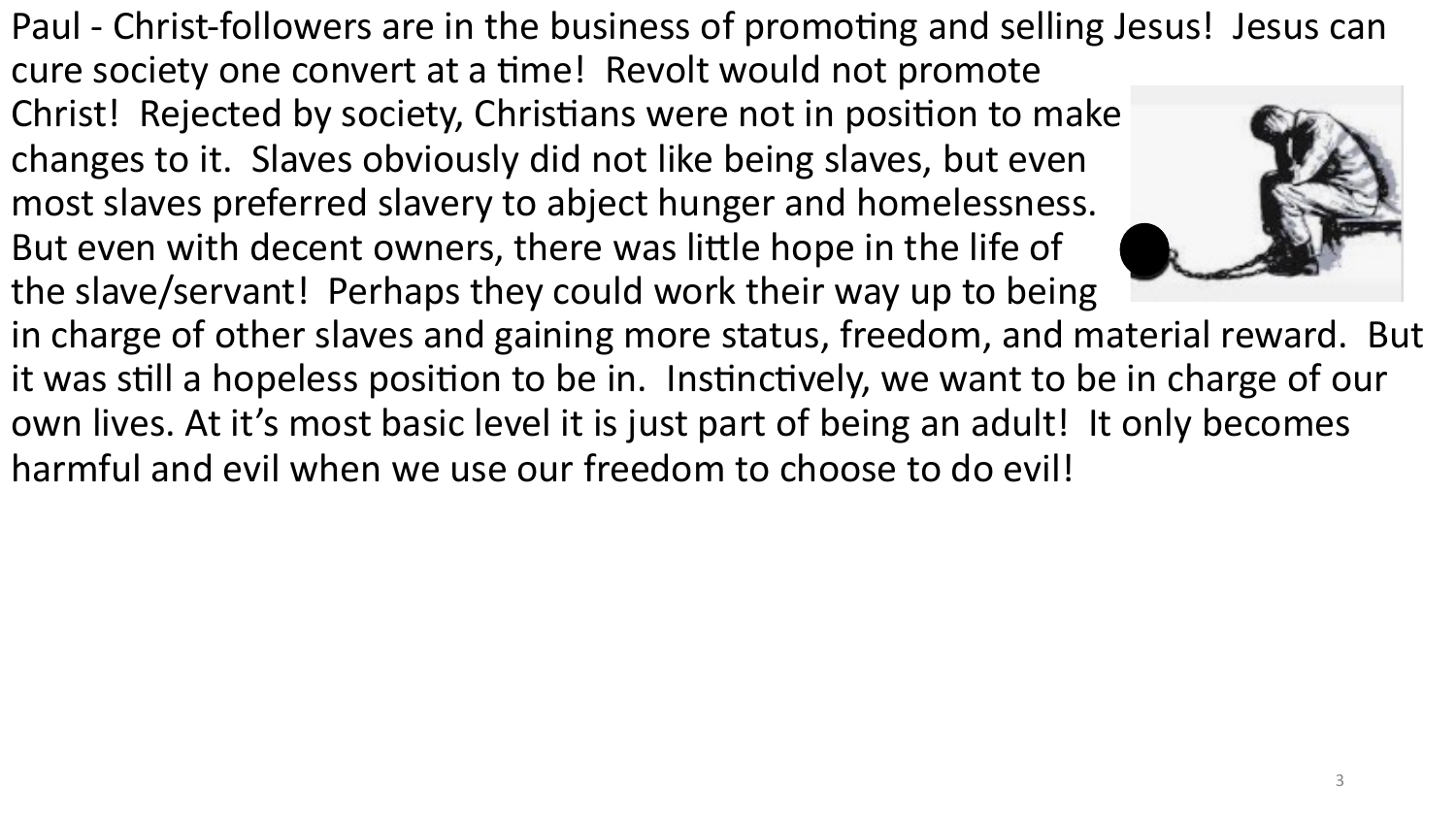We are all slaves! Even those that are free choose a master! Those who follow the

world's system which opposes God, are slaves to themselves. Even in their approach to their own world view – there is virtually no escape from these things for most people. People will not listen to *anything* that conflicts with the point of view that they already hold to. It is a very human trait to believe only what we *want to* 



believe, even if there exist obvious and valid points to the contrary. Jesus mentioned a number of times those that had "*eyes to see, and ears to hear, let them hear*" because He was continually coming up against those who had closed their minds to what He was saying and what He was doing! They could deny their own experience and did!